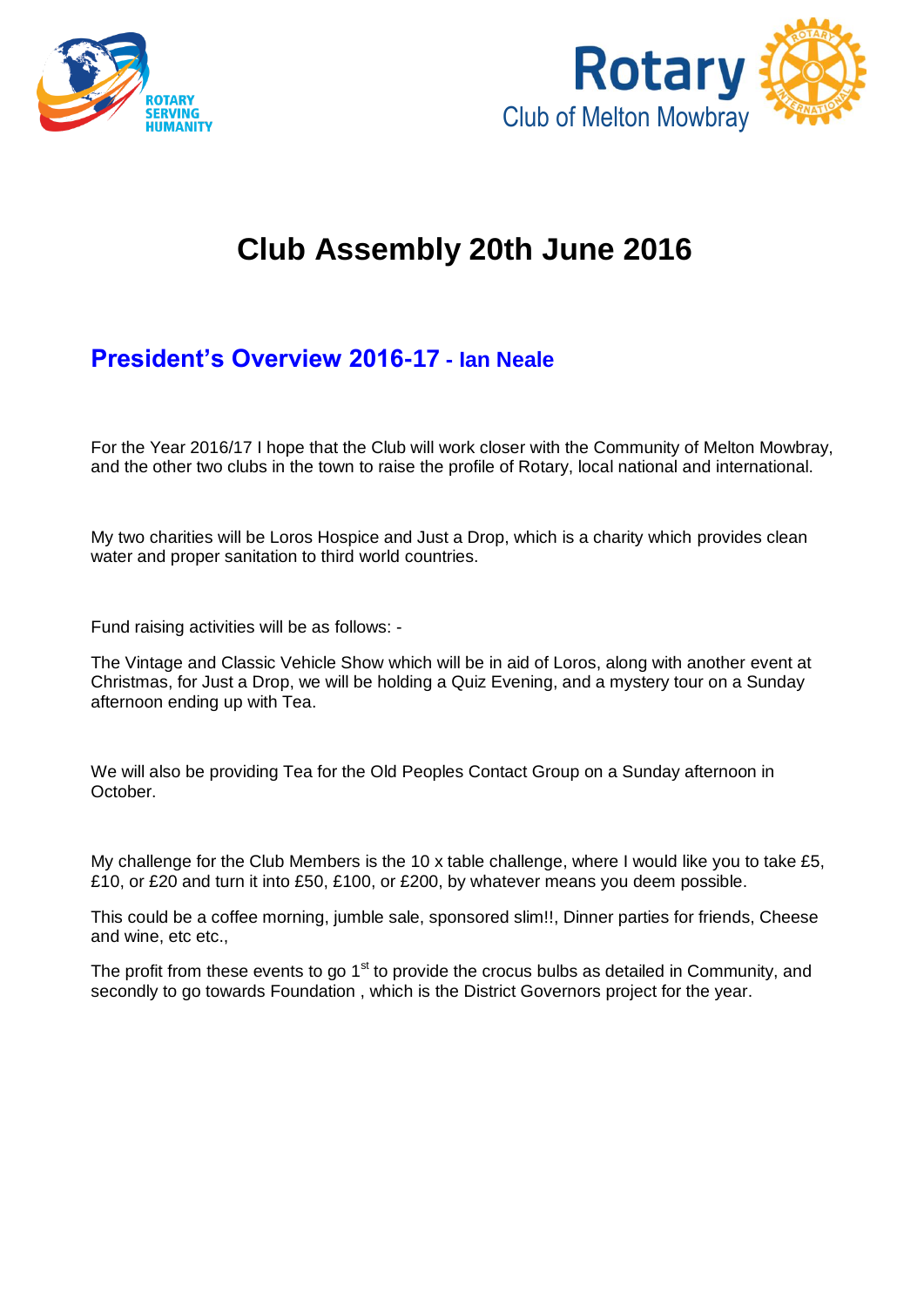# **Club Service - Adrienne Holland & Janet Shortland**

The committee will encompass the Fund Raising and Communications Teams in this Rotary Year.

The club will be presented with a programme both for our regular Monday lunchtime meetings and for a range of social and fund raising events.

The lunchtime programme will include external speakers as well as contributions from members and fellow Rotarians from other clubs. The emphasis will be on enjoyment and entertainment but bearing in mind that it is Service before Self.

The arrangements for the key meetings: -

Charter Dinner, Presidential Handover, Club Assembly, AGM and EGM will be within the remit of the Committee as will proposals for a Christmas Party, Burns night, and Safari supper.

Other social non fundraising events to build up the fellowship between members and also include their partners will be arranged.

It is proposed to circulate members as to what other outings they wish us to organise, maybe a weekend away.

### **Fund Raising**

Small teams of Rotarians will organise a limited number of major events.

The Santa Fun Run is now well established and will continue in 2016. The Classic Car and Vintage Vehicle meet, arrangements are well advanced, and it is hoped that this will be a major fund raiser, and become established in the club calendar. We will look into the possibility of a community raffle to be organised in 2016/2017.

The fund raising team will work closely with other committees to understand the financial requirements and to build a sensible programme of events.

We will continue with the visioning programme.

#### **Communications**

The team will continue to develop this crucially important aspect of running the club. The links with external agencies will be further developed. We must promote our club at every opportunity. The use of Twitter and Facebook to be used when possible.

It is hoped in the current year to raise the profile of Rotary within the town and borough.

The Club Service committee will develop the work already underway to ensure our archive material is properly managed.

Members will be encouraged to take part in the programme of quizzes and sporting events arranged by District 1070.

The committee will respond to whatever request President Ian makes for assistance in ensuring the club's affairs are conducted in a proper manner and to offer every member the opportunity to enjoy their Rotary involvement.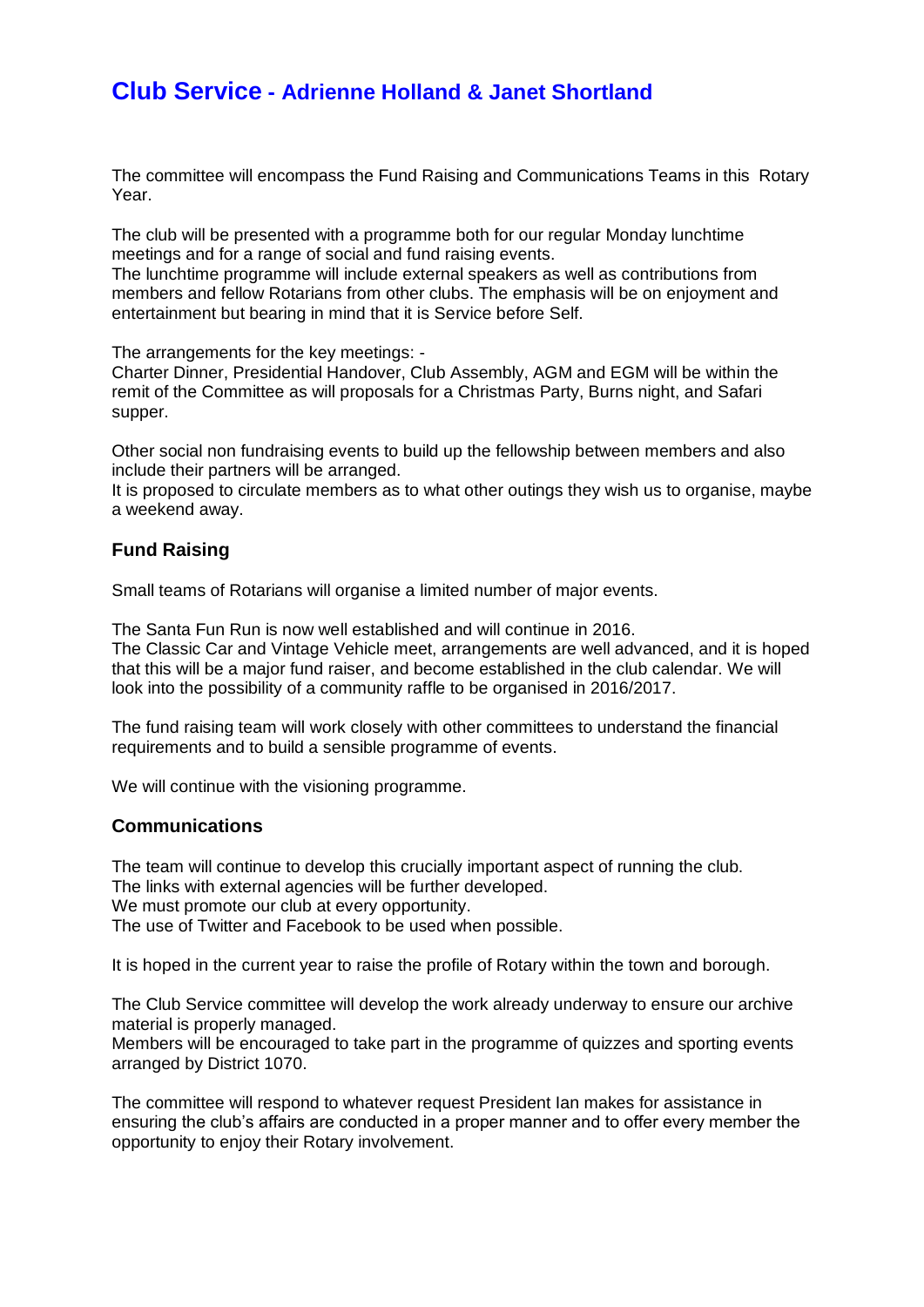# **Membership Development and Retention - Michael Osborne**

The role of the membership committee is to lead on issues relating to the recruitment and retention of members for the Club.

We have retained our membership at 40 although several of these are not currently active. We intend to recruit new members to increase this number.

The considerable effort which has been put into the creation of a satellite Club will be rewarded with a formal launch and adoption of the Club on 4 July.

Rotary now allows the admission of Corporate Members and Associate Members, which may be a way forward for our Club.

We will be co-operating with the other Clubs in Melton Mowbray, both in promoting Rotary as a reputable and caring organisation, and the recruiting of members to allow the good work that is undertaken to continue.

# **Youth Services - Eric Hall**

In line with previous years, the committee will operate primarily in conjunction Melton Mowbray Belvoir and Melton Aurora as a combined Youth Committee. As such, the following plans will be subject to review and possible development with our colleagues as part of establishing a joint programme.

### **Competitions**

Success in last year's competitions was mixed but since "it's the taking part and not the winning" that counts, we have every intention of having another successful year. At this stage we propose to support: Young Musician, Young Chef, Youth Speaks, Young Writer, Young Designer, Young Photographer and will hope to raise more interest in Young Artist and Young Citizen.

### **Rotary Stars**

The objective of the scheme is to recognise and acknowledge Primary School children for acts of good citizenship.

We are hopeful of further developing last year's commitment to obtain wider participation from schools within our area. The scheme relies on the full co-operation of head teachers and past testimonies from participating schools demonstrate the benefits and satisfaction that can reward their involvement.

#### **Rotary International Youth Exchange (RYE)**

Short term exchange (STEP) gives young people (15-19 years) the opportunity to share a reciprocal family experience in another country. Recent attempts to find suitable families willing and able to participate in the scheme have failed to reach the final stage. However, we remain confident that success is achievable and will continue the work to identify a suitable candidate.

#### **Rotary Youth Leadership Awards (RYLA)**

The stated aim is to help less privileged young people to benefit from this initiative. We have received valuable support from local charities in recent years and we hope to receive further assistance when a suitable candidate is identified.

#### **Warning Zone**

As noted in the Youth report for the AGM, while the Warning Zone has been supported in past years and is seen as a very valuable educational resource, cost is an issue and the policy will be reviewed in the coming Rotary Year.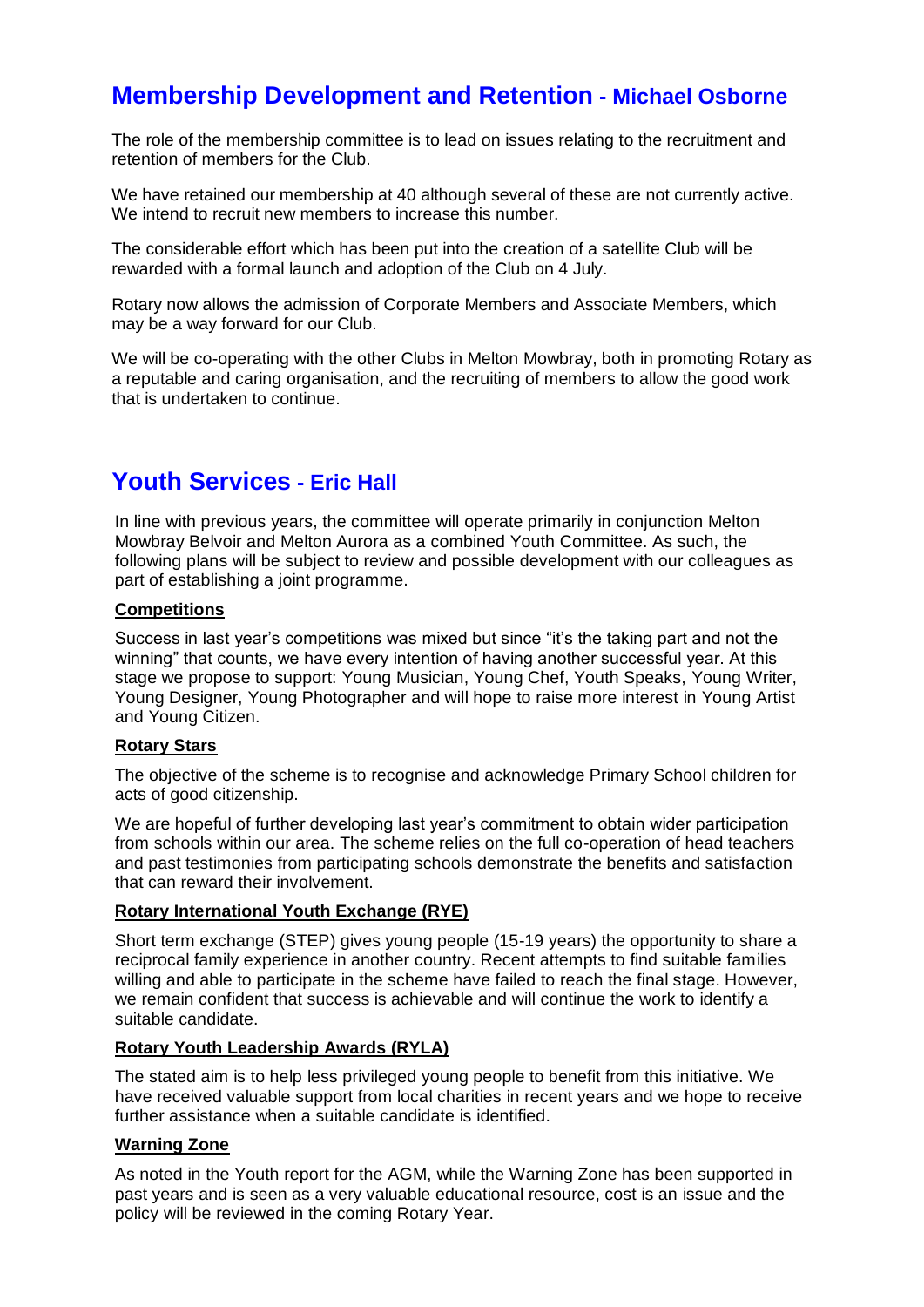# **Youth Services (cont.)**

### **Interact**

Interest in Interact in Melton Vale has failed to reach the levels shown in previous years but we remain willing to investigate and assist with further initiatives to increase membership.

| <b>Estimated Costs:</b>                                            |     |            |  |      |                     |      |     |
|--------------------------------------------------------------------|-----|------------|--|------|---------------------|------|-----|
| Youth Speaks                                                       | £60 | Young Chef |  | £250 | <b>Rotary Stars</b> |      | £60 |
| Young Writer / Young Photographer / Young Designer<br>£110 overall |     |            |  |      |                     |      |     |
| Youth Exchange                                                     | £80 | RYLA £290  |  |      | <b>Warning Zone</b> | £500 |     |

## **Total Costs £1350 approx**.

### Funding :

Funding remains a problem although some is raised by committee members supporting general fund raising activities such as the Duck Race and the Santa Fun Run. We also intend to continue to invite club members to participate in sweepstakes on as many sporting activities as possible. Approaches will also be made to local businesses and charity organisations to help with major items of expenditure such as RYLA or Youth Exchange.

# **International - Diana Osborne**

The Committee will co-ordinate the Club's financial contribution towards Rotary's support for the work being undertaken for the eradication of polio in the world.

Although it has taken thirty years to achieve the enormous reductions in the incidence of this disease, there are two countries where a small number of cases are occurring.

We envisage a contribution of £500 and will discuss the means of raising this.

There are two education projects which are ongoing with Tacloban in the Philippine Islands.

The first is to send two teachers from Leicestershire to deliver training for local teachers in the use of computer technology. This is being funded from monies already raised and committed, together with a District grant.

The second is to install water fountains similar to the one at Sagkahan Primary School into as many schools as possible in Tacloban to provide pure water for drinking and washing in place of expensive bottled water. The number installed will be dependant on the money raised to fund the project and therefore could be ongoing.

A global grant application is to be made and events will be organised to raise the funds required from the Club, which should be supplemented by a District grant.

The Committee intends to continue the shipment of books and other educational materials, which have become surplus to requirements in the UK, to Sagkahan for use at the primary school and in the wider education community through a system of loaning books set up by the Philippines Department of Education..

The Committee will continue the recycling of spectacles for use in the third world.

The Committee will lead a discussion about our link with the Rotary Club of Warsaw Wilanow.

The concert which is in the diary for October is expected to raise most of the funds for international projects.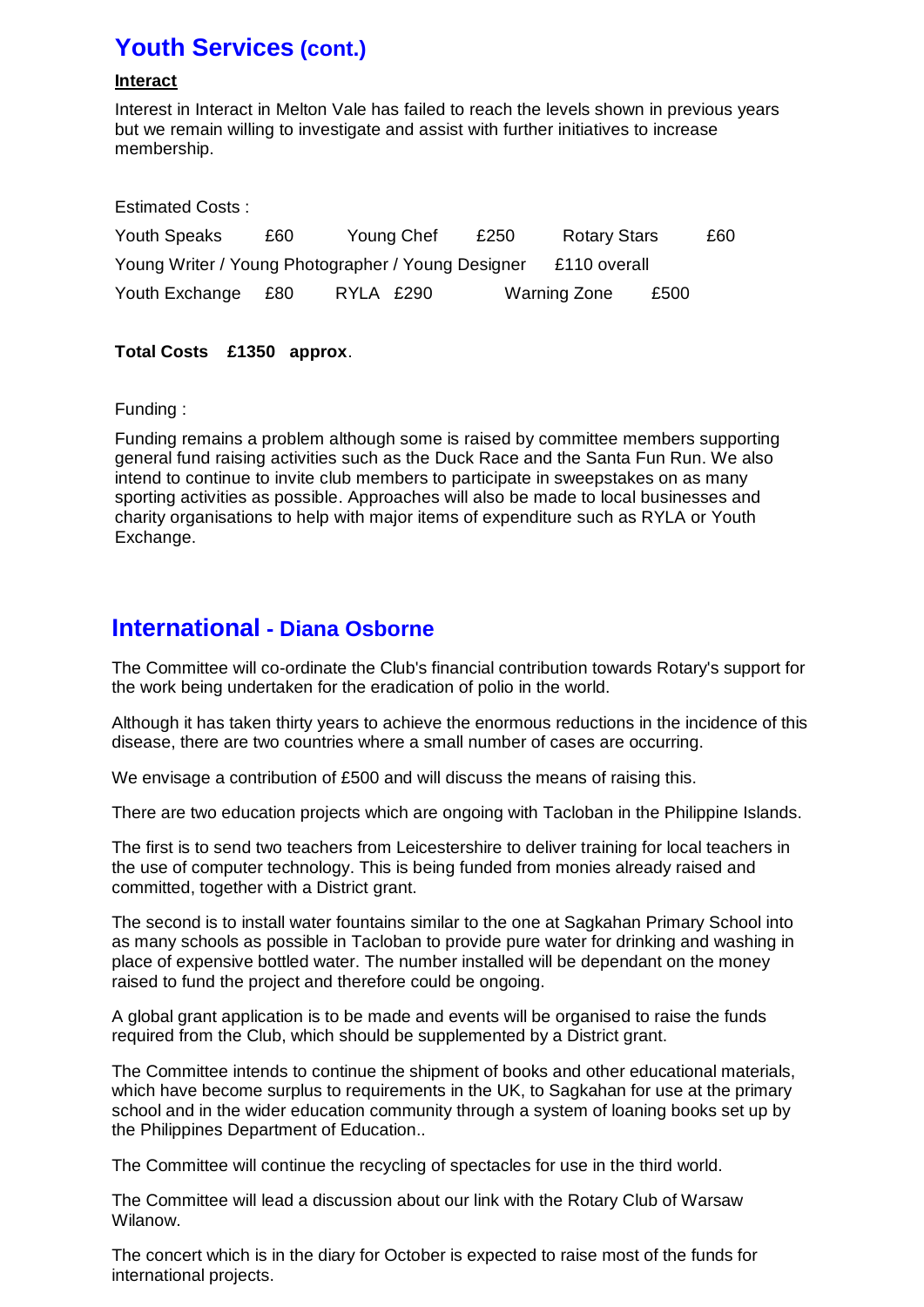# **Foundation - Alison Blythe**

A further outline Global Grant application for the Tacloban Project has been submitted for 2016/17 – the centenary year of the Foundation.

The current DG in Tacloban has negotiated a transfer to the 2016/17 DG budget of his further US\$10000 towards the next grant application.

In 2016/17, subject to funds being available, we will endeavor that the full recommended monies will be sent to Foundation.

As next year is the Centenary year of our Charity it is hoped to improve on the recommended amount as well as support various activities during the coming year. Although the various proposals submitted to the Club during the past year for establishing a firm base for contributions to Foundation were not taken up unanimously, some have chosen to make regular contributions.

We will continue to support the efforts to finally eradicate polio.

# **Community & Vocational - Helen Bett**

This year, as well as building on the good work done by this committee in the past, I really want to bring Rotary into our own community and of course, to encourage the local community to support our Rotary club and our projects.

To fulfill Rotary aims within the local community we need to ensure that we have the balance right in terms of funding, time, effort and commitment. Community and our Youth work perhaps need to be seen as our core and all members will need to be supportive and as involved as possible to make our work effective.

### **Christmas Parcels**

As always this is a joint venture with the Lions Club, Melton Belvoir Rotary and The Barnes Trust where we collect donations from the public in local supermarkets and then help to receive the food packs and make up parcels. If this is to continue we will need the help and support of fellow Rotarians at what is always a busy time of year. Perhaps this is another area for review.

Budget £650

### **Stroke Awareness**

Again this venture relies on people being able to give up some time – medical staff to test blood pressure and Rotarians to encourage members of the public to have this done. The real value of this in 2017 is open for discussion, but is widely accepted that it can save lives. We will be having further discussions with Melton Belvoir and may be looking for a new location for the BP checks.

### **Go Purple4Polio**

Under the project supported by Rotary and the RHS we intend to purchase at least one thousand crocus bulbs which will be distributed to local organisations (eg Melton in Bloom, local schools, Town Estate) and also individuals (especially Rotarians!) in order to enhance the local environment and help the last push to eradicate polio. This will also generate good publicity for the Club. **See Presidents Challenge**

Budget £200 for bulbs

### **Christmas Tree Festival**

Again we propose to have a tree in the Festival. This will provide an opportunity to promote the work of the Club, hopefully encourage new members and also advertise the Santa Fun Run, KidsOut etc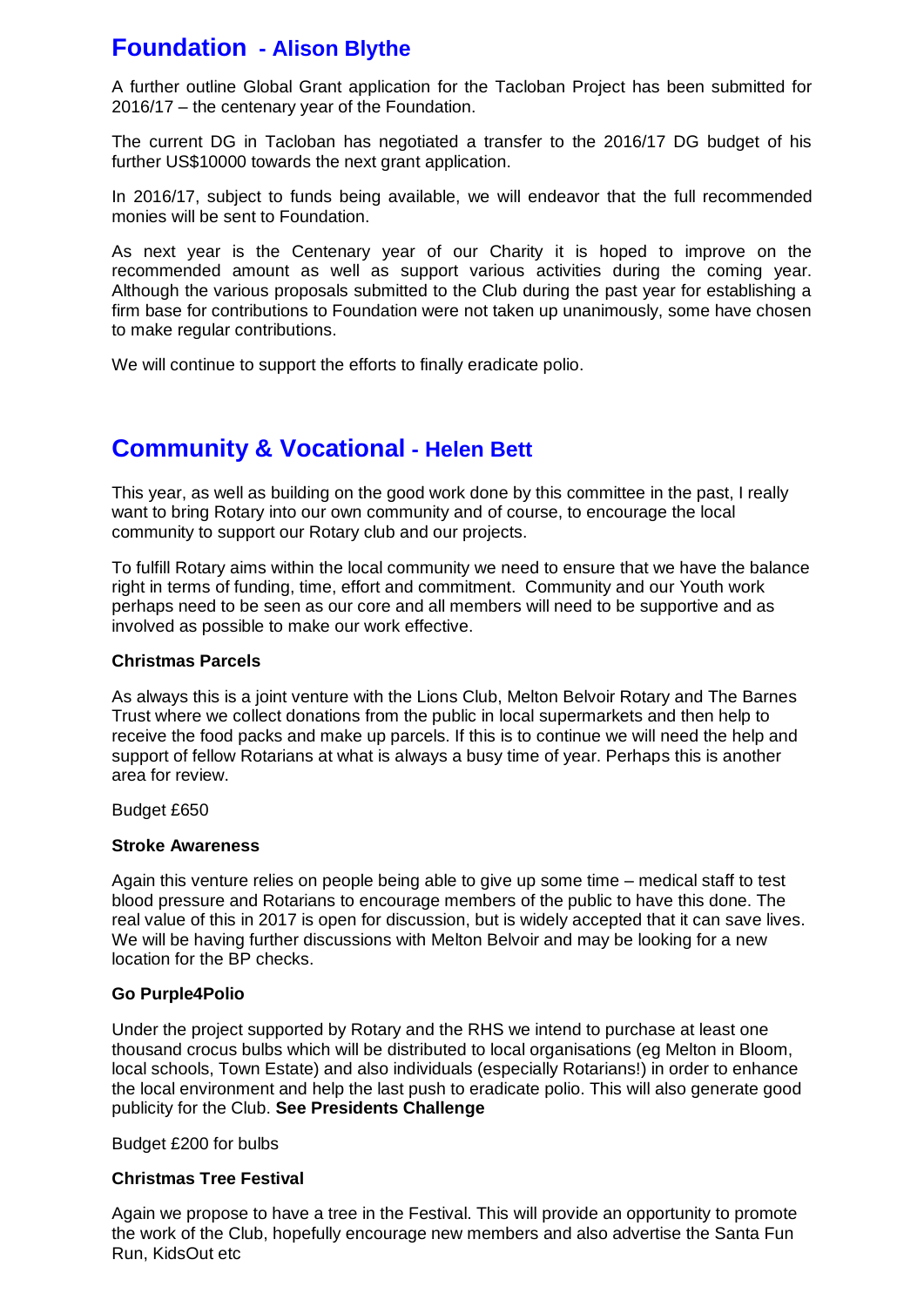# **Community & Vocational (cont.)**

# **Kids Out**

Presently the Club funds the whole cost of a day trip to Twin Lakes for Birchwood School.

However, the committee needs to discuss various aspects of this activity as the selling of 'ducks' falls predominantly on the committee, with present practice meaning that one person takes the main burden of time and responsibility and it is mainly people outside our community who are approached to buy them:-

- Is it appropriate that we continue to fund the whole cost of the day?
- Is there a better location for the actual race which could involve more of our local community?
- $\bullet$  Is there a better way and place for selling duck tickets eg printed raffle tickets sold in the town and also by all members?
- Check with Birchwood that this activity represents as good value for money as we at the Club think that it does? How could/should it be changed or improved?

Budget approx. £3000. There will be a shortfall between Community funds and the total cost and will need to be made up by the Club

### **Leicestershire Life Education/Warning Zone**

We would like to support local primary schools in sending their Yr5/6 children to one of these life skills and e-safety venues. Again, this may be in conjunction with Melton Belvoir Club.

Budget £1000, from Club resources

### **The Big Christmas Card**

If fellow Rotarians are in favour, we will again arrange a big Christmas Card to be made by one of our local schools for us all to sign and to give a donation. Funds raised from this will go towards Kids Out. Income £350

#### **Literacy Project**

The existing stock of dictionaries will be presented to local primary schools. Again good publicity. No Cost

#### **Total Costs for Community approx. £4850**

#### **General Fundraising See Presidents Challange**

### **Vocational**

The objective is to identify and utilise the vocational skills and personal experience of fellow Rotarians to offer practical service to communities within the town and surrounding area.

#### Identify skills and experience

The need to identify skills and experience of members needs to be developed and this will be progressed as soon as possible.

#### Action

There are numerous ways by which we are able to support local projects without the need to contribute financially. For example;

- o investigate potential for mock interviews in schools and colleges.
- o maintain and develop the club's involvement in the Melton Business Forum